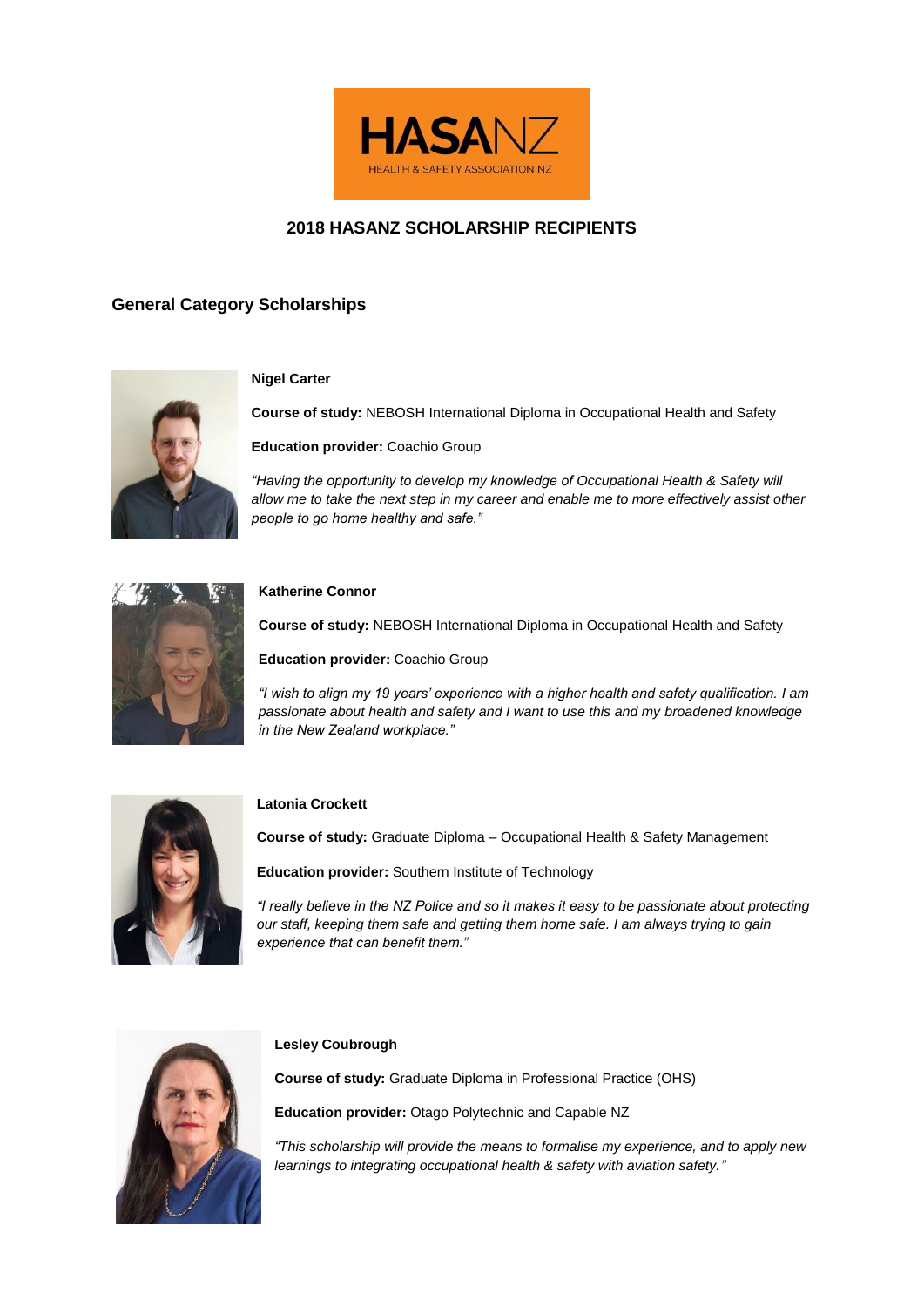

## **Brigid Holmes**

**Course of study:** Graduate Diploma in Occupational Health and Safety

**Education provider:** Massey University

*"This scholarship enables me to continue on my path of professional development during such a critical time of change in the industry, ensuring my technical understanding continues to develop and keep up to date with these changes."*



## **John McColl**

**Course of study:** Bachelor of Applied Management (Occupational Health and Safety Management Major)

**Education provider:** Southern Institute of Technology

*"I have a real interest in health and safety and this scholarship provides access to a wider range of opportunities. I want to work with companies to implement effective health and safety management systems and provide interactive online health and safety learning."*



## **Simon Straessle**

**Course of study:** Graduate Diploma in Occupational Health and Safety

**Education provider:** Massey University

*"A workplace injury in 2010 has left me acutely aware of the impact that poor health and safety practice can have in the workplace. This qualification will give me a good foundation of knowledge to enhance my experience and ability to make workplaces safer to prevent others going through the same experience I have."*



## **Melanie Wood**

**Course of study:** Graduate Diploma in Occupational Health and Safety

**Education provider:** Massey University

*"Receiving this scholarship to gain an internationally recognised qualification will support my years of practical experience in safety and wellbeing. Through engaging safety training and building meaningful worker participation arrangements, I believe we can shift culture from the ground up."*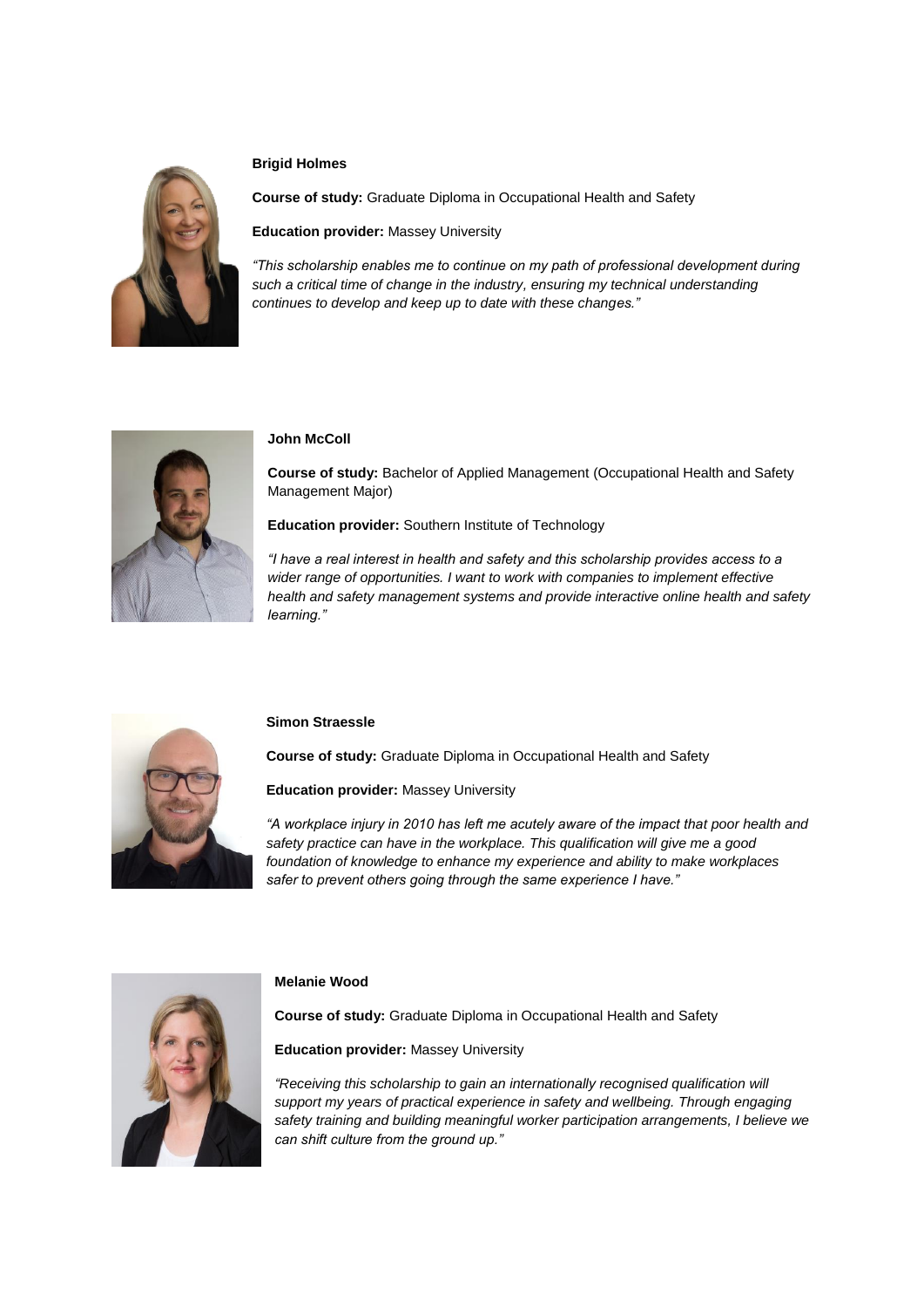# **Postgraduate Category Scholarships**



## **Shaun Cawley**

**Course of study:** Postgraduate Certificate in Health Science

**Education provider:** Auckland University of Technology*"Physios are having a greater influence on helping people at work. HASANZ have kindly given me a springboard to further my knowledge and to affect the workplace positively."*



#### **Fiona Jones**

**Course of study:** Master of Health in Workplace Health and Safety

**Education provider:** Victoria University of Wellington

*"To be an agent of meaningful change at a strategic level, I need to improve my health and safety qualification base and find mentors who can help me develop my competency. To have successful leaders to learn from and to be part of a network of safety leaders is an outstanding opportunity I am very grateful for."*



#### **Daniel O'Connor**

**Course of study:** Postgraduate Certificate in Health (Workplace Health and Safety)

**Education provider:** Victoria University of Wellington

*"I hope that an increase in core health and safety competencies will complement my construction knowledge, increasing my efficacy and value to those around me. Making sure that our workers are safe and healthy is both personally and professionally important and is a responsibility which I find both challenging and rewarding."*



## **Louise Punt**

**Course of study:** Graduate Diploma in Occupational Health and Safety

**Education provider:** Massey University

*"It is an honour to be awarded a HASANZ Scholarship to complete further study to increase my personal knowledge in the relentless quest to reduce personal injuries and critical risks in New Zealand. I understand how important it is to promote both physical and mental wellness at work."*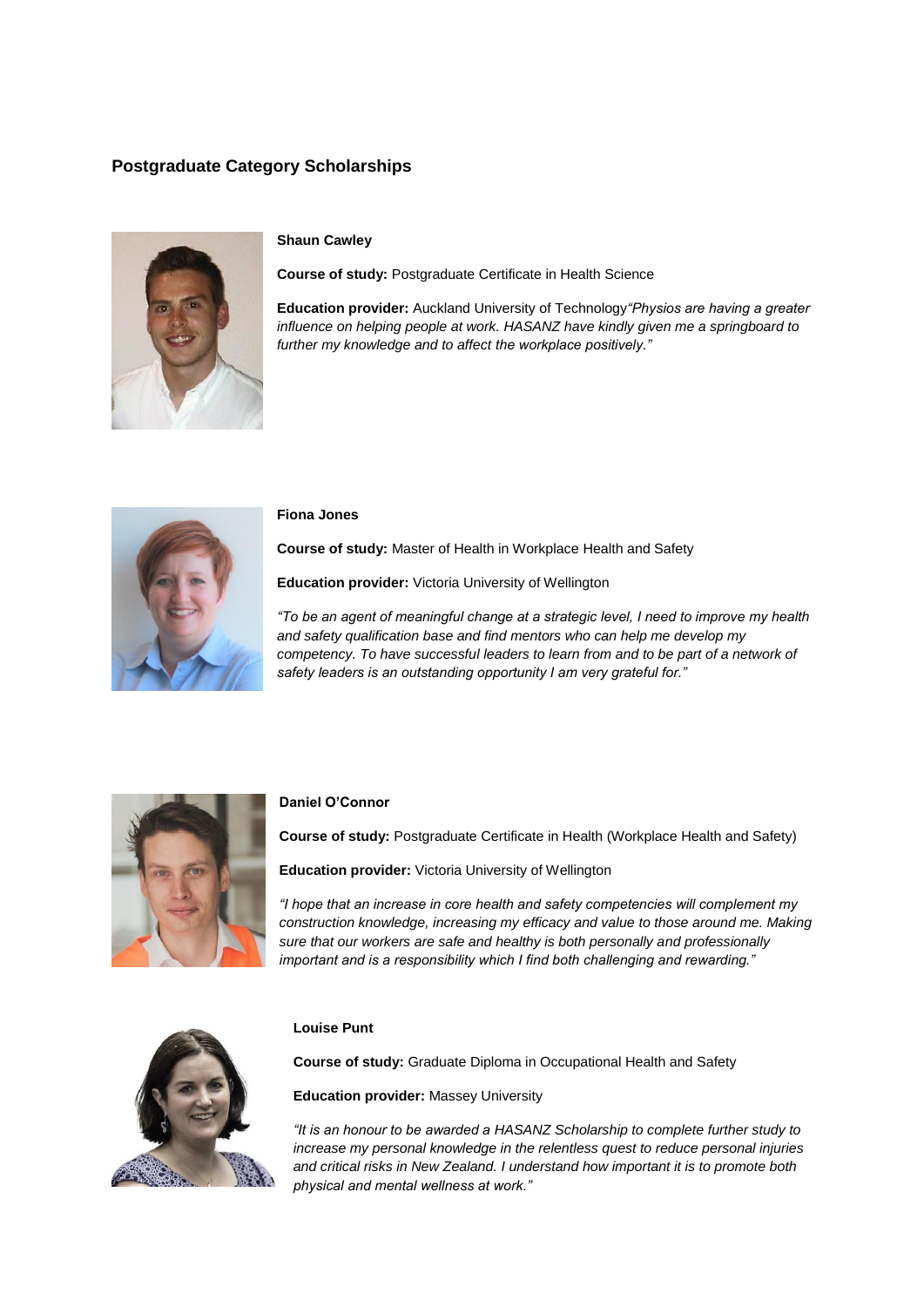

## **Sarah Voullaire**

**Course of study:** Postgraduate Certificate in Health Sciences endorsed in Occupational Health

**Education provider:** University of Otago

*"Being an occupational health nurse gives me an opportunity to educate workers about their lifestyle choices, to encourage people to be in their best state of health and wellbeing for themselves, their work and for their whanau. Any affiliation with HASANZ such as this scholarship gives me a sense of credibility in the health and safety sector."*



## **Mathieu Wilson**

**Course of study:** Master of Health Science (Occupational Health and Safety) TBC. Mathieu wishes to qualify as an Ergonomist.

### **Education provider:** TBC

*"I am passionate about the prevention of pain, discomfort and injuries in workplaces. This scholarship will allow me to pursue this area of study as a way to better develop processes and practice around this, with the aim to provide a better service to New Zealand businesses."*

## **Occupational Hygiene Scholarships** (funded by WorkSafe)



#### **Nick Browne**

**Course of study:** International Certificate in Occupational Hygiene

**Education provider:** OH Learning

*"This scholarship will help me on the pathway to becoming a certified occupational hygienist."*



## **Kerry Cheung**

**Course of study:** Master of Work Health & Safety (Occupational Hygiene)

**Education provider:** University of Wollongong

*"It's very encouraging to see the investment in developing capacity in occupational hygiene so that we can move towards protecting worker health in New Zealand."*